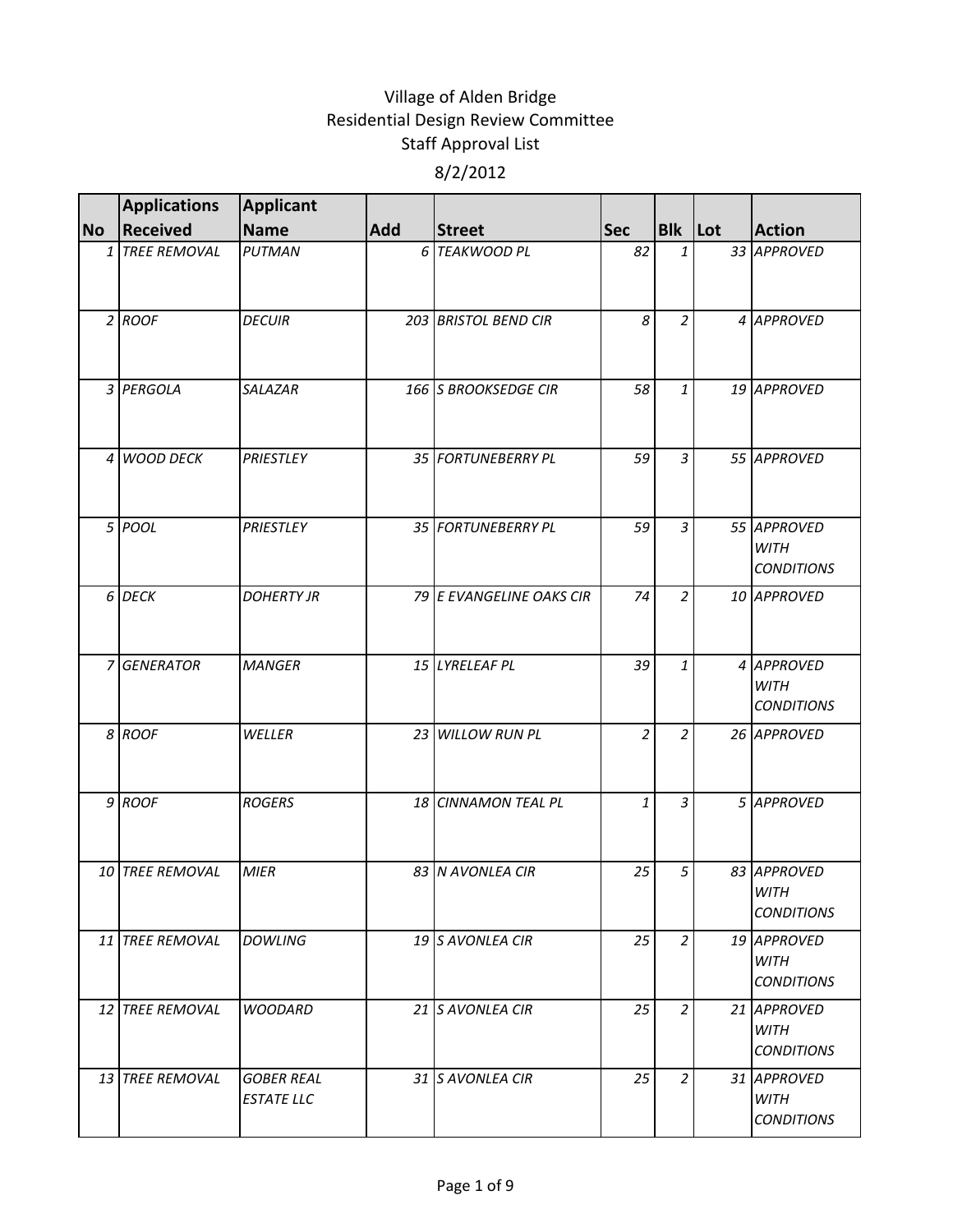|           | <b>Applications</b> | <b>Applicant</b> |     |                       |            |                |                                                  |
|-----------|---------------------|------------------|-----|-----------------------|------------|----------------|--------------------------------------------------|
| <b>No</b> | Received            | <b>Name</b>      | Add | <b>Street</b>         | <b>Sec</b> | Blk Lot        | <b>Action</b>                                    |
|           | 14 TREE REMOVAL     | <b>HOUSTON</b>   |     | 3 S AVONLEA CIR       | 25         | $\mathbf{1}$   | 3 APPROVED<br>WITH<br><b>CONDITIONS</b>          |
|           | 15 TREE REMOVAL     | <b>BARRETT</b>   |     | 11 S AVONLEA CIR      | 25         | 1              | 11 APPROVED<br><b>WITH</b><br><b>CONDITIONS</b>  |
|           | 16 TREE REMOVAL     | <b>MEGGS</b>     |     | 111 AVONLEA DR        | 25         | $\overline{7}$ | 111 APPROVED<br><b>WITH</b><br><b>CONDITIONS</b> |
|           | 17 TREE REMOVAL     | <b>SANCHEZ</b>   |     | 6 S AVONLEA CIR       | 25         | 8              | 6 APPROVED<br><b>WITH</b><br><b>CONDITIONS</b>   |
|           | 18 TREE REMOVAL     | <b>ULLOA</b>     |     | 43 S AVONLEA CIR      | 25         | $\mathfrak{Z}$ | 43 APPROVED<br><b>WITH</b><br><b>CONDITIONS</b>  |
|           | 19 WALKWAY          | <b>BRIEGER</b>   |     | 15 S BRISTOL OAK CT   | 11         | $\mathbf{1}$   | 58 APPROVED                                      |
|           | 20 FENCE            | <b>BRIEGER</b>   |     | 15 S BRISTOL OAK CT   | 11         | $\mathbf{1}$   | 58 APPROVED                                      |
|           | 21 SHUTTERS         | <b>KUHNEL</b>    |     | 35 MELVILLE GLEN PL   | 86         | $\mathbf{1}$   | 28 APPROVED                                      |
|           | 22 COLOR            | <b>KUHNEL</b>    |     | 35 MELVILLE GLEN PL   | 86         | $\mathbf{1}$   | 28 APPROVED                                      |
|           | 23 FENCE            | <b>CALDERON</b>  |     | 15 ALMOND BRANCH PL   | 57         | 2              | 16 APPROVED                                      |
|           | 24 WALKWAY          | <b>SHARP</b>     |     | 14 WIND HARP PL       | 10         | 1              | 30 APPROVED                                      |
|           | 25 FENCE            | <b>VANBIBER</b>  |     | 82 E GREEN GABLES CIR | 9          | $\overline{3}$ | 36 APPROVED<br>WITH<br><b>CONDITIONS</b>         |
|           | 26 POOL             | <b>VANBIBER</b>  |     | 82 E GREEN GABLES CIR | 9          | 3              | 36 APPROVED<br><b>WITH</b><br><b>CONDITIONS</b>  |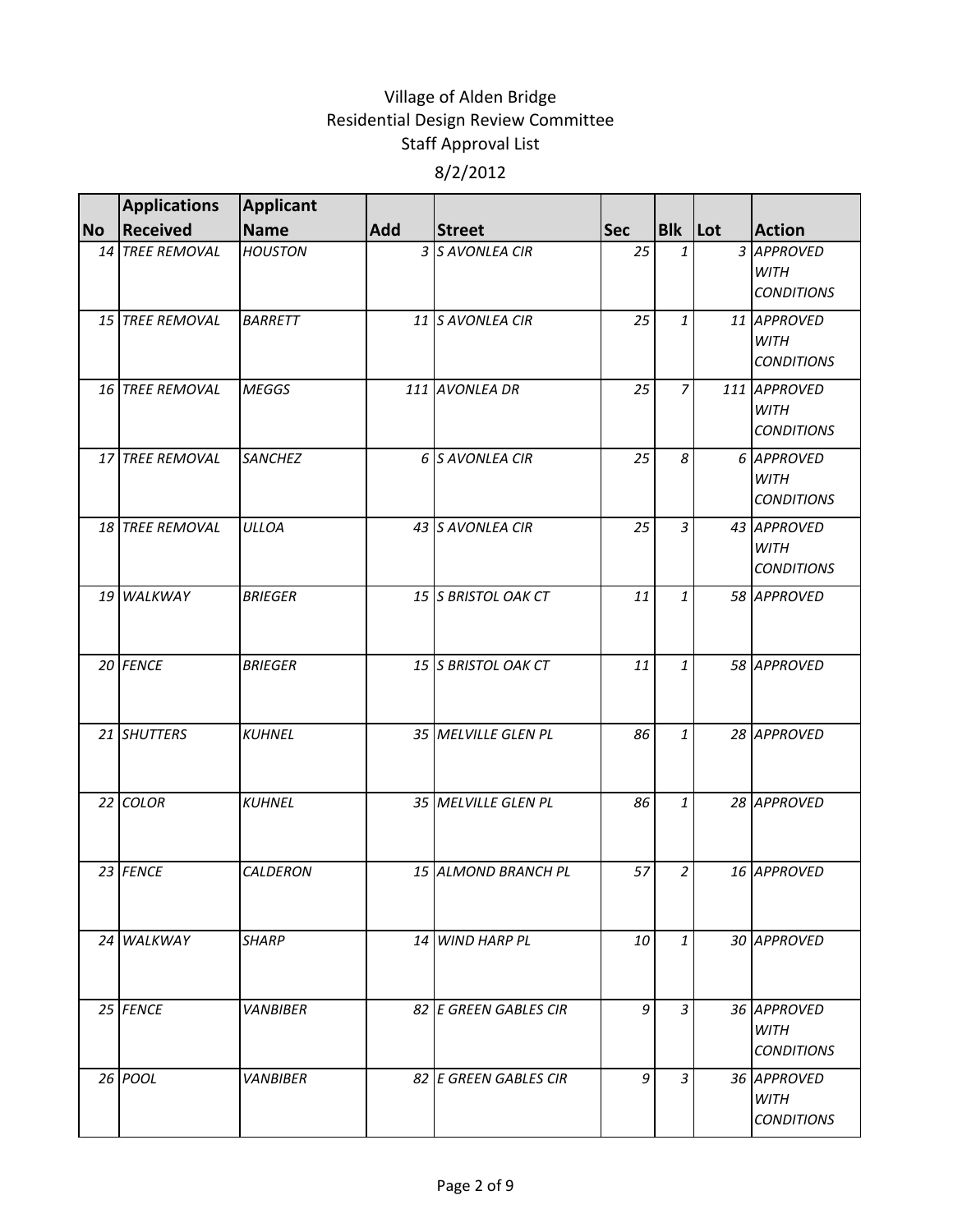|           | <b>Applications</b>    | <b>Applicant</b>     |     |                           |            |                |                                                 |
|-----------|------------------------|----------------------|-----|---------------------------|------------|----------------|-------------------------------------------------|
| <b>No</b> | Received               | <b>Name</b>          | Add | <b>Street</b>             | <b>Sec</b> | Blk Lot        | <b>Action</b>                                   |
|           | 27 FENCE               | <b>GAUNTT</b>        |     | 42 S ACACIA PARK CIR      | 74         | 2              | 1 APPROVED<br><b>WITH</b><br><b>CONDITIONS</b>  |
|           | 28 STORAGE SHED        | <b>WOODALL</b>       |     | 144 S BROOKSEDGE CIR      | 58         | 1              | 30 APPROVED<br><b>WITH</b><br><b>CONDITIONS</b> |
|           | 29 TREE REMOVAL        | <b>HARRIS</b>        |     | 30 E NEW AVERY PL         | 26         | $\mathbf{1}$   | 21 APPROVED<br><b>WITH</b><br><b>CONDITIONS</b> |
|           | 30 ROOF                | <b>REID</b>          |     | 43 N EVANGELINE OAKS CIR  | 74         | $\overline{2}$ | 1 APPROVED                                      |
|           | 31 ROOF                | <b>KEENE</b>         |     | 115 E EVANGELINE OAKS CIR | 74         | $\overline{2}$ | 19 APPROVED                                     |
|           | 32 COLOR               | <b>CABALLERO</b>     |     | 27 DALEA PL               | 39         | 1              | 31 APPROVED                                     |
|           | 33 FENCE               | <b>DAVES</b>         |     | 30 FELICITY TRACE PL      | 23         | $\mathbf{1}$   | 40 APPROVED<br><b>WITH</b><br><b>CONDITIONS</b> |
|           | 34 ROOF                | <b>DAUGHERTY</b>     |     | 59 LAURELHURST CIR        | 45         | $\mathbf{1}$   | 19 APPROVED                                     |
|           | 35 TREE REMOVAL        | <b>OWENS</b>         |     | 55 E RUSSET GROVE CIR     | 75         | $\overline{2}$ | 22 APPROVED<br><b>WITH</b><br><b>CONDITIONS</b> |
|           | 36 ROOF                | <b>KONZ</b>          |     | 15 LEGEND HOLLOW CT       | 20         | $\mathfrak{Z}$ | 25 APPROVED                                     |
|           | 37 POOL                | <b>BURCHETT</b>      |     | 10 ORCHARD PINES PL       | 56         | 3              | 11 APPROVED<br>WITH<br><i>CONDITIONS</i>        |
|           | <b>38 TREE REMOVAL</b> | <b>MCCLINTOCK JR</b> |     | <b>58 COTTAGE MILL PL</b> | 13         | $\mathbf{1}$   | 29 APPROVED<br>WITH<br><b>CONDITIONS</b>        |
|           | 39 FENCE               | <b>HARRIMAN</b>      |     | 43 MEADOW BROOK PL        | 12         | 1              | 31 APPROVED<br><b>WITH</b><br><b>CONDITIONS</b> |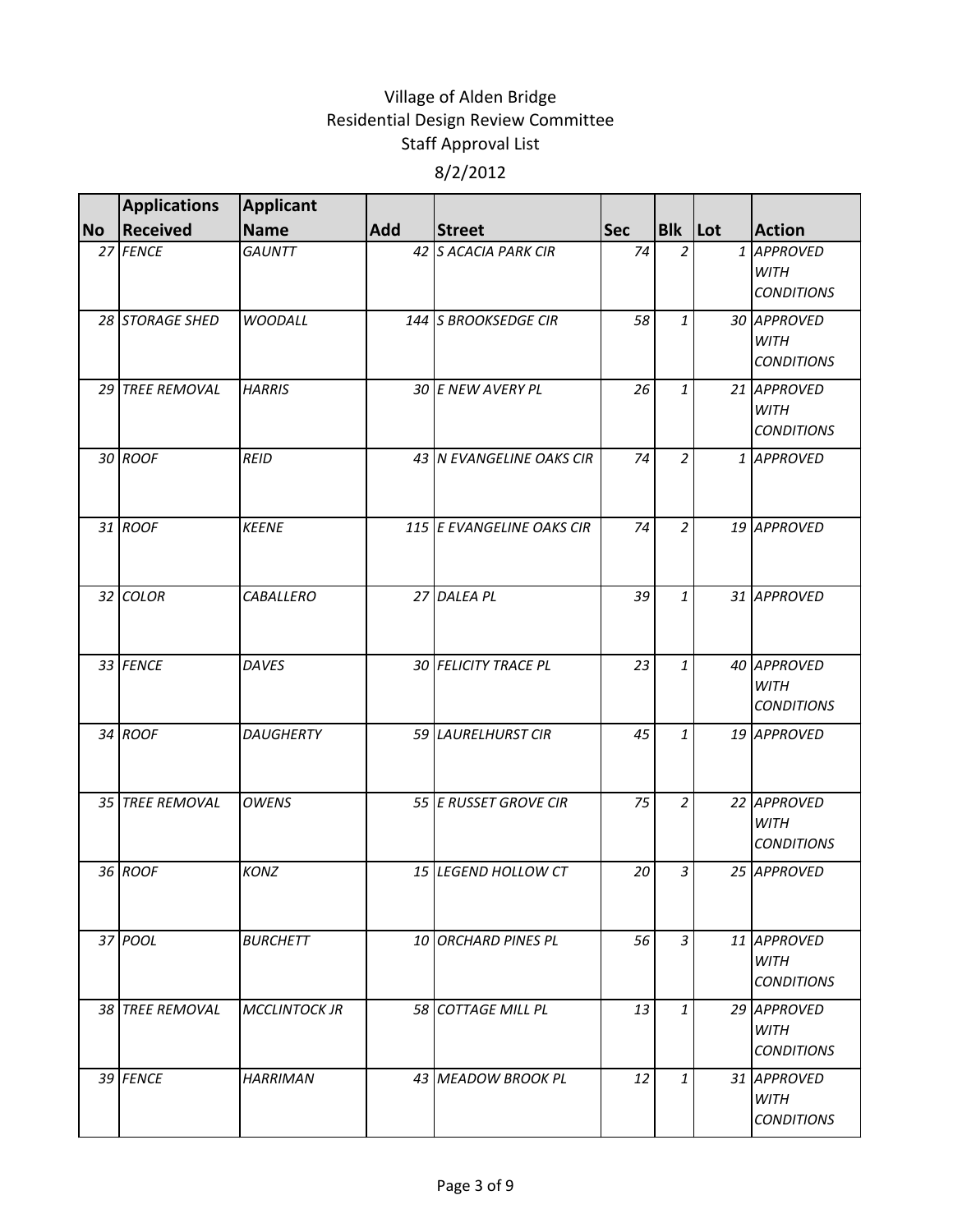|           | <b>Applications</b>           | <b>Applicant</b>   |     |                     |            |                |  |                                                 |
|-----------|-------------------------------|--------------------|-----|---------------------|------------|----------------|--|-------------------------------------------------|
| <b>No</b> | <b>Received</b>               | <b>Name</b>        | Add | <b>Street</b>       | <b>Sec</b> | Blk Lot        |  | <b>Action</b>                                   |
|           | 40 ROOF                       | <b>BENSON</b>      |     | 34 TAUPEWOOD PL     | 74         | $\overline{3}$ |  | 32 APPROVED                                     |
|           | 41 WALKWAY                    | <b>SIMMONS</b>     |     | 79 E HOBBIT GLEN DR | 76         | $\overline{2}$ |  | 10 APPROVED                                     |
|           | 42 PATIO                      | <b>SIMMONS</b>     |     | 79 E HOBBIT GLEN DR | 76         | $\overline{2}$ |  | 10 APPROVED                                     |
|           | 43 POOL                       | <b>WHELCHEL IV</b> |     | 6 SILK TREE PL      | 81         | $\overline{2}$ |  | 36 APPROVED<br><b>WITH</b><br><b>CONDITIONS</b> |
|           | 44 PAVERS                     | <b>MANGER</b>      |     | 15 LYRELEAF PL      | 39         | $\mathbf{1}$   |  | 4 APPROVED                                      |
|           | 45 WALKWAY                    | <b>MANGER</b>      |     | 15 LYRELEAF PL      | 39         | $\mathbf{1}$   |  | 4 APPROVED                                      |
|           | 46 SPIRAL<br><b>STAIRCASE</b> | <b>MANGER</b>      |     | 15 LYRELEAF PL      | 39         | $\mathbf{1}$   |  | 4 APPROVED<br><b>WITH</b><br><b>CONDITIONS</b>  |
|           | 47 ROOF                       | <b>ROBERTS III</b> |     | 38 TAUPEWOOD PL     | 74         | 3              |  | 31 APPROVED                                     |
|           | 48 FENCE                      | GARST              |     | 7 ASHLEY GREEN      | 53         | $\mathbf{1}$   |  | 2 APPROVED<br><b>WITH</b><br><b>CONDITIONS</b>  |
|           | 49 FENCE                      | <b>HASKINS</b>     |     | 11 S ASHLEY GREEN   | 53         | 1              |  | 3 APPROVED<br><b>WITH</b><br><b>CONDITIONS</b>  |
|           | 50 FENCE                      | <b>ROBERTS</b>     |     | 15 S ASHLEY GREEN   | 53         | $\mathbf{1}$   |  | 4 APPROVED<br><b>WITH</b><br><b>CONDITIONS</b>  |
|           | 51 FENCE                      | <b>GROMENA</b>     |     | 19 S ASHLEY GREEN   | 53         | $\mathbf{1}$   |  | 5 APPROVED<br><b>WITH</b><br><b>CONDITIONS</b>  |
|           | 52 FENCE                      | <b>HENDERSON</b>   |     | 19 TUDOR GLEN PL    | 53         | 1              |  | 7 APPROVED<br>WITH<br><b>CONDITIONS</b>         |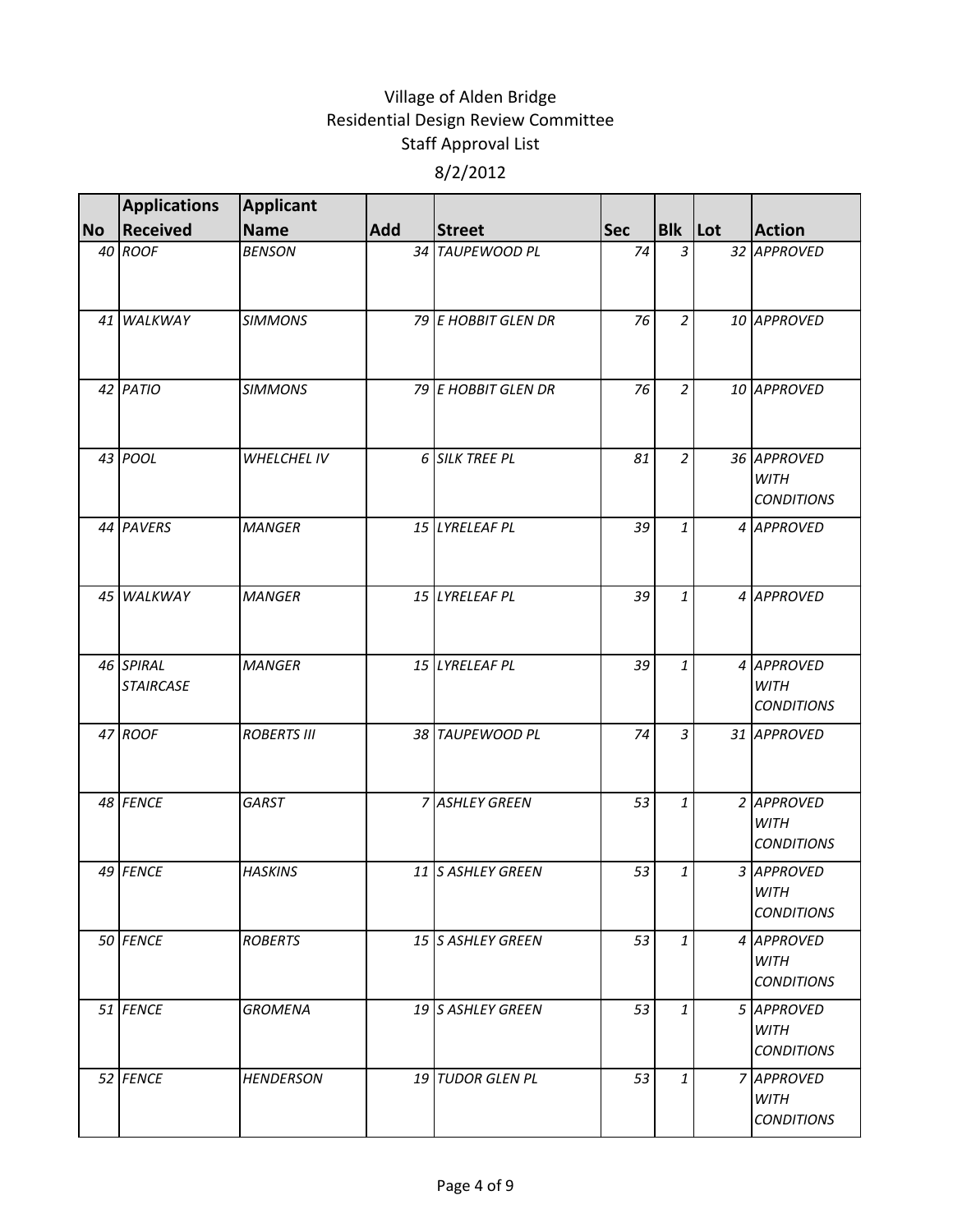|           | <b>Applications</b> | Applicant         |     |                    |            |                |                                                 |
|-----------|---------------------|-------------------|-----|--------------------|------------|----------------|-------------------------------------------------|
| <b>No</b> | <b>Received</b>     | <b>Name</b>       | Add | <b>Street</b>      | <b>Sec</b> | <b>Blk</b> Lot | <b>Action</b>                                   |
|           | 53 FENCE            | <b>JEGGLE</b>     |     | 22 TUDOR GLEN PL   | 53         | $\mathbf{1}$   | 10 APPROVED<br><b>WITH</b><br><b>CONDITIONS</b> |
|           | 54 FENCE            | <b>MCDERMOTT</b>  |     | 18 TUDOR GLEN PL   | 53         | 1              | 11 APPROVED<br><b>WITH</b><br><b>CONDITIONS</b> |
|           | 55 FENCE            | <b>GEORGE</b>     |     | 14 TUDOR GLEN PL   | 53         | $\mathbf{1}$   | 12 APPROVED<br><b>WITH</b><br><b>CONDITIONS</b> |
|           | 56 FENCE            | SANTARSIERE       |     | 10 TUDOR GLEN PL   | 53         | $\mathbf{1}$   | 13 APPROVED<br><b>WITH</b><br><b>CONDITIONS</b> |
|           | 57 FENCE            | <b>KESTNER</b>    |     | 6 TUDOR GLEN PL    | 53         | 1              | 14 APPROVED<br><b>WITH</b><br><b>CONDITIONS</b> |
|           | 58 FENCE            | <b>BARBAY</b>     |     | 2 TUDOR GLEN PL    | 53         | 1              | 15 APPROVED<br><b>WITH</b><br><b>CONDITIONS</b> |
|           | 59 FENCE            | <b>BOWEN</b>      |     | 23 S ASHLEY GREEN  | 53         | $\mathbf{1}$   | 16 APPROVED<br><b>WITH</b><br><b>CONDITIONS</b> |
|           | 60 FENCE            | <b>SNELLINGS</b>  |     | 31 S ASHLEY GREEN  | 53         | 1              | 18 APPROVED<br><b>WITH</b><br><b>CONDITIONS</b> |
|           | 61 FENCE            | <b>HALL</b>       |     | 35 S ASHLEY GREEN  | 53         | $\mathbf{1}$   | 19 APPROVED<br><b>WITH</b><br><b>CONDITIONS</b> |
|           | 62 FENCE            | <b>DRACKETT</b>   |     | 39 IS ASHLEY GREEN | 53         | 1              | 20 APPROVED<br><b>WITH</b><br><b>CONDITIONS</b> |
|           | 63 FENCE            | <b>KEITH</b>      |     | 43 S ASHLEY GREEN  | 53         | $\mathbf{1}$   | 21 APPROVED<br><b>WITH</b><br><b>CONDITIONS</b> |
|           | 64 FENCE            | <b>RUTHERFORD</b> |     | 47 S ASHLEY GREEN  | 53         | $\mathbf{1}$   | 22 APPROVED<br><b>WITH</b><br><b>CONDITIONS</b> |
|           | 65 FENCE            | <b>DERHEIM</b>    |     | 26 ASHLEY GREEN    | 53         | 1              | 61 APPROVED<br>WITH<br><b>CONDITIONS</b>        |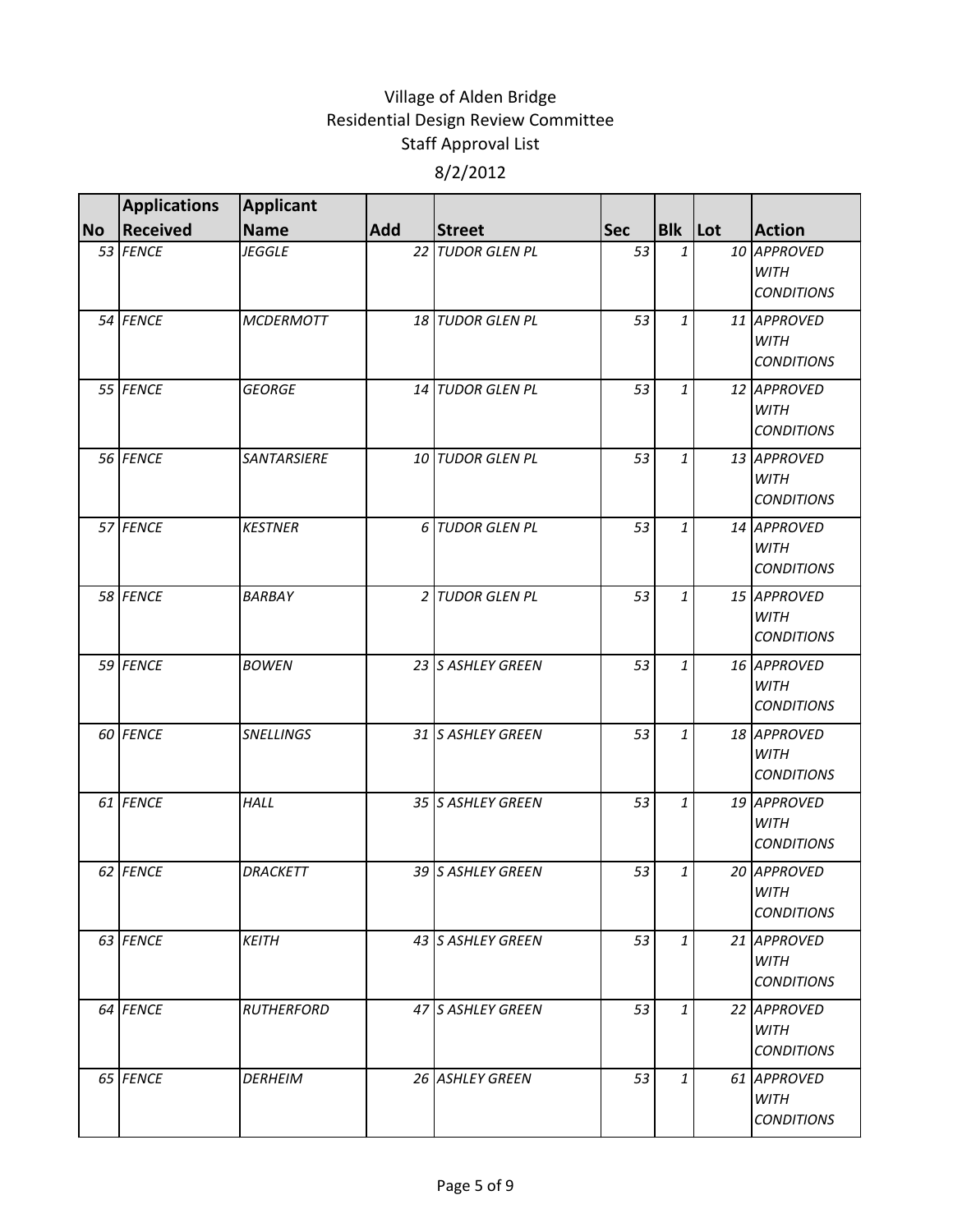|           | <b>Applications</b> | <b>Applicant</b>                                             |     |                  |            |              |                                                 |
|-----------|---------------------|--------------------------------------------------------------|-----|------------------|------------|--------------|-------------------------------------------------|
| <b>No</b> | <b>Received</b>     | <b>Name</b>                                                  | Add | <b>Street</b>    | <b>Sec</b> | Blk Lot      | <b>Action</b>                                   |
|           | 66 FENCE            | <b>MENN</b>                                                  |     | 22 ASHLEY GREEN  | 53         | $\mathbf{1}$ | 62 APPROVED<br><b>WITH</b><br><b>CONDITIONS</b> |
|           | 67 FENCE            | <b>HARPER</b>                                                |     | 14 ASHLEY GREEN  | 53         | 1            | 64 APPROVED<br><b>WITH</b><br><b>CONDITIONS</b> |
|           | 68 FENCE            | <b>TOMPKINS</b>                                              |     | 10 ASHLEY GREEN  | 53         | $\mathbf{1}$ | 65 APPROVED<br><b>WITH</b><br><b>CONDITIONS</b> |
|           | 69 FENCE            | THE PATRICIA W<br><b>DIXON FAMILY</b><br><b>LIVING TRUST</b> |     | 6 ASHLEY GREEN   | 53         | $\mathbf{1}$ | 66 APPROVED<br><b>WITH</b><br><b>CONDITIONS</b> |
|           | 70 FENCE            | <b>HOWARD SR</b>                                             |     | 54 N BELFAIR PL  | 53         | 1            | 54 APPROVED<br><b>WITH</b><br><b>CONDITIONS</b> |
|           | 71 FENCE            | <b>TALLMAN</b>                                               |     | 50 N BELFAIR PL  | 53         | 1            | 55 APPROVED<br><b>WITH</b><br><b>CONDITIONS</b> |
|           | 72 FENCE            | <b>ROGERS</b>                                                |     | 46 N BELFAIR PL  | 53         | $\mathbf{1}$ | 56 APPROVED<br><b>WITH</b><br><b>CONDITIONS</b> |
|           | 73 FENCE            | <b>GREENE</b>                                                |     | 42 N BELFAIR PL  | 53         | 1            | 57 APPROVED<br><b>WITH</b><br><b>CONDITIONS</b> |
|           | 74 FENCE            | <b>DAVIS</b>                                                 |     | 38 N BELFAIR PL  | 53         | $\mathbf{1}$ | 58 APPROVED<br><b>WITH</b><br><b>CONDITIONS</b> |
|           | 75 FENCE            | <b>WASSON</b>                                                |     | 34 IN BELFAIR PL | 53         | 1            | 59 APPROVED<br><b>WITH</b><br><b>CONDITIONS</b> |
|           | 76 FENCE            | <b>ANDERSON</b>                                              |     | 30 N BELFAIR PL  | 53         | $\mathbf{1}$ | 60 APPROVED<br><b>WITH</b><br><b>CONDITIONS</b> |
|           | 77 FENCE            | KELLY                                                        |     | 26 S BELFAIR PL  | 53         | $\mathbf{1}$ | 24 APPROVED<br><b>WITH</b><br><b>CONDITIONS</b> |
|           | 78 FENCE            | <b>HATTON</b>                                                |     | 22 S BELFAIR PL  | 53         | 1            | 25 APPROVED<br>WITH<br><b>CONDITIONS</b>        |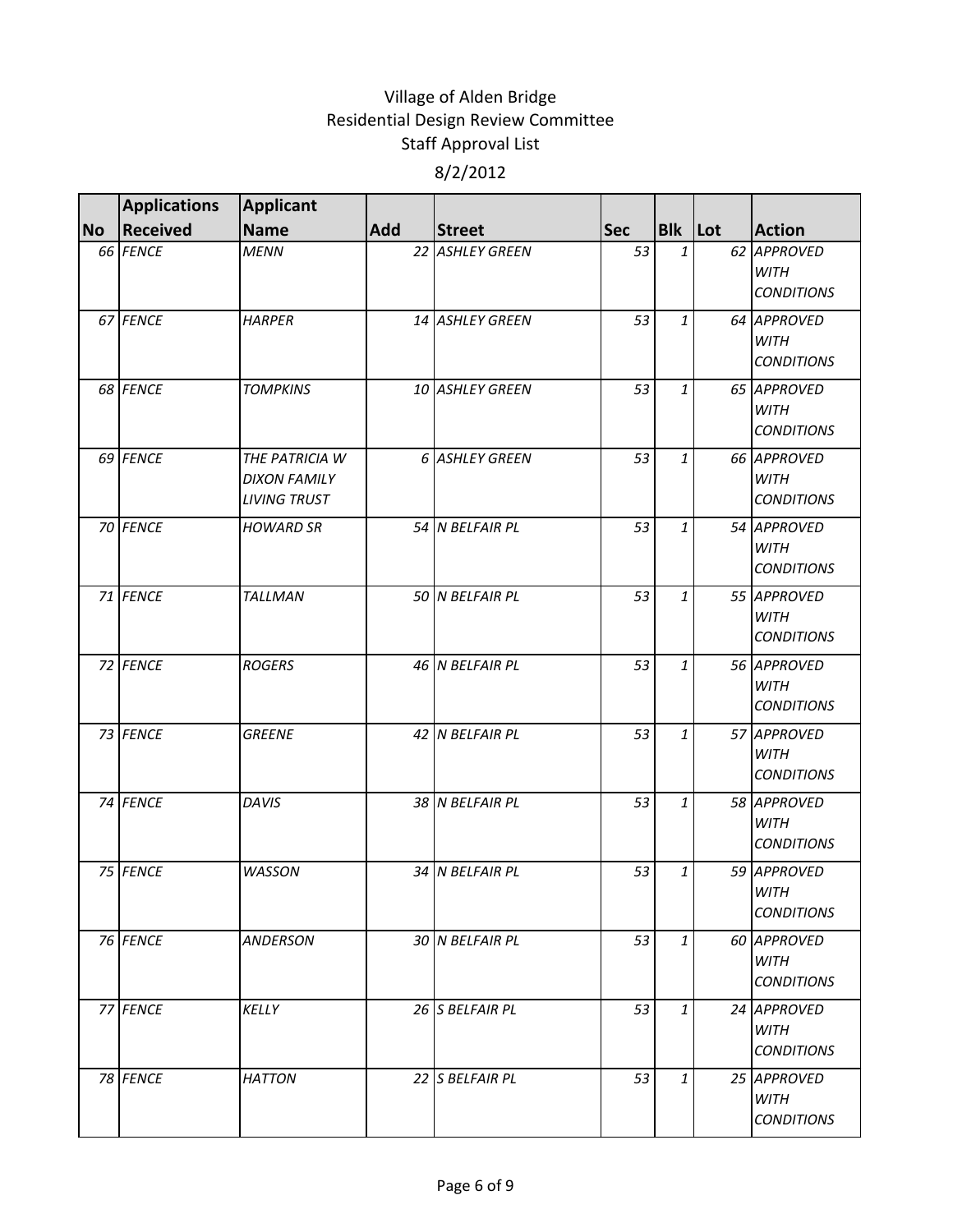|           | <b>Applications</b> | <b>Applicant</b>                                  |     |                  |            |                |                                                 |
|-----------|---------------------|---------------------------------------------------|-----|------------------|------------|----------------|-------------------------------------------------|
| <b>No</b> | <b>Received</b>     | <b>Name</b>                                       | Add | <b>Street</b>    | <b>Sec</b> | <b>Blk</b> Lot | <b>Action</b>                                   |
|           | 79 FENCE            | <b>JONES</b>                                      |     | 18 S BELFAIR PL  | 53         | 1              | 26 APPROVED<br><b>WITH</b><br><b>CONDITIONS</b> |
|           | 80 FENCE            | <b>MCCORD</b>                                     |     | 14 S BELFAIR PL  | 53         | 1              | 27 APPROVED<br><b>WITH</b><br><b>CONDITIONS</b> |
|           | 81 FENCE            | <b>RUNNELS</b>                                    |     | 10 S BELFAIR PL  | 53         | $\mathbf{1}$   | 28 APPROVED<br><b>WITH</b><br><b>CONDITIONS</b> |
|           | 82 FENCE            | <b>SARI KARL HARRIS</b><br><b>REVOCABLE TRUST</b> |     | 6 S BELFAIR PL   | 53         | $\mathbf{1}$   | 29 APPROVED<br><b>WITH</b><br><b>CONDITIONS</b> |
|           | 83 FENCE            | <b>WHITEHOUSE</b>                                 |     | 2 S BELFAIR PL   | 53         | $\mathbf{1}$   | 30 APPROVED<br><b>WITH</b><br><b>CONDITIONS</b> |
|           | 84 FENCE            | <b>MOORE</b>                                      |     | 3 DEVON MILL PL  | 53         | 1              | 38 APPROVED<br><b>WITH</b><br><b>CONDITIONS</b> |
|           | 85 FENCE            | <b>SPRUNG</b>                                     |     | 7 DEVON MILL PL  | 53         | 1              | 39 APPROVED<br><b>WITH</b><br><b>CONDITIONS</b> |
|           | 86 FENCE            | <b>MAYNE</b>                                      |     | 10 DEVON MILL PL | 53         | 1              | 43 APPROVED<br><b>WITH</b><br><b>CONDITIONS</b> |
|           | 87 FENCE            | <b>WILDMAN</b>                                    |     | 6 DEVON MILL PL  | 53         | 1              | 44 APPROVED<br><b>WITH</b><br><b>CONDITIONS</b> |
|           | 88 FENCE            | <b>ADAMS</b>                                      |     | 2 DEVON MILL PL  | 53         | $1\vert$       | 45 APPROVED<br><b>WITH</b><br><b>CONDITIONS</b> |
|           | 89 FENCE            | <b>KIRKPATRICK</b>                                |     | 43 N BELFAIR PL  | 53         | 1              | 48 APPROVED<br><b>WITH</b><br><b>CONDITIONS</b> |
|           | 90 FENCE            | <b>FAWCETT</b>                                    |     | 35 N BELFAIR PL  | 53         | 1              | 46 APPROVED<br>WITH<br><b>CONDITIONS</b>        |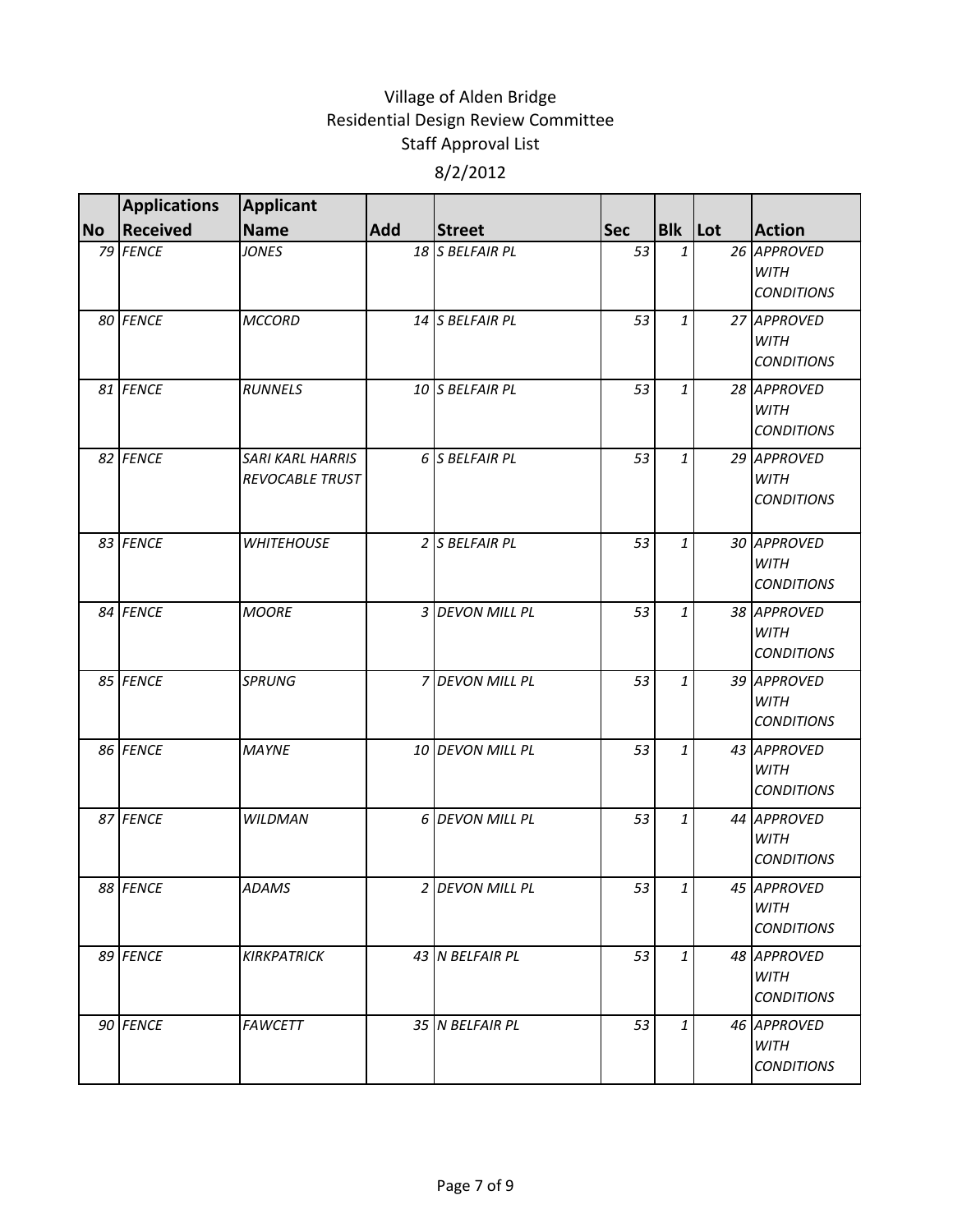|           | <b>Applications</b> | <b>Applicant</b> |     |                        |                |                |                                                 |
|-----------|---------------------|------------------|-----|------------------------|----------------|----------------|-------------------------------------------------|
| <b>No</b> | Received            | <b>Name</b>      | Add | <b>Street</b>          | <b>Sec</b>     | Blk Lot        | <b>Action</b>                                   |
|           | 91 FENCE            | <b>THOMA</b>     |     | 47 N BELFAIR PL        | 53             | 1              | 49 APPROVED<br><b>WITH</b><br><b>CONDITIONS</b> |
|           | 92 FENCE            | <b>MILLER</b>    |     | 51 N BELFAIR PL        | 53             | 1              | 50 APPROVED<br><b>WITH</b><br><b>CONDITIONS</b> |
|           | 93 FENCE            | <b>ALEXANDER</b> |     | 55 N BELFAIR PL        | 53             | 1              | 51 APPROVED<br><b>WITH</b><br><b>CONDITIONS</b> |
|           | 94 FENCE            | <b>MARPLE</b>    |     | 38 W BELLEMEADE PL     | 70             | 1              | 66 APPROVED<br><b>WITH</b><br><b>CONDITIONS</b> |
|           | 95 FENCE            | <b>HOWARD</b>    |     | 87 W ARDSLEY SQUARE PL | 70             | 1              | 73 APPROVED<br><b>WITH</b><br><b>CONDITIONS</b> |
|           | 96 FENCE            | <b>MCDONOUGH</b> |     | 58 W BELLEMEADE PL     | 70             | 1              | 61 APPROVED<br><b>WITH</b><br><b>CONDITIONS</b> |
|           | 97 ROOF             | GALLAWAY         |     | 103 N PINEY PLAINS CIR | $\overline{z}$ | 1              | 54 APPROVED                                     |
|           | 98 FENCE            | <b>HOWARD SR</b> |     | 54 N BELFAIR PL        | 53             | $\mathbf{1}$   | 54 APPROVED                                     |
|           | 99 FENCE            | <b>HOPEWELL</b>  |     | 22 E ARDSLEY SQUARE PL | 70             | 1              | 20 APPROVED                                     |
|           | 100 FENCE           | <b>DEW</b>       |     | 51 S ASHLEY GREEN      | 53             | 1              | 23 APPROVED<br><b>WITH</b><br><b>CONDITIONS</b> |
|           | 101 FENCE           | <b>WHELTON</b>   |     | 143 GREEN GABLES CIR   | 9              | $\overline{2}$ | 5 APPROVED                                      |
|           | 102 FENCE           | <b>SHAFFER</b>   |     | 95 W ARDSLEY SQUARE PL | 70             | $\mathbf{1}$   | 75 APPROVED<br><b>WITH</b><br><b>CONDITIONS</b> |
|           | 103 FENCE           | DEW              |     | 51 S ASHLEY GREEN      | 53             | $\mathbf{1}$   | 23 APPROVED<br><b>WITH</b><br><b>CONDITIONS</b> |